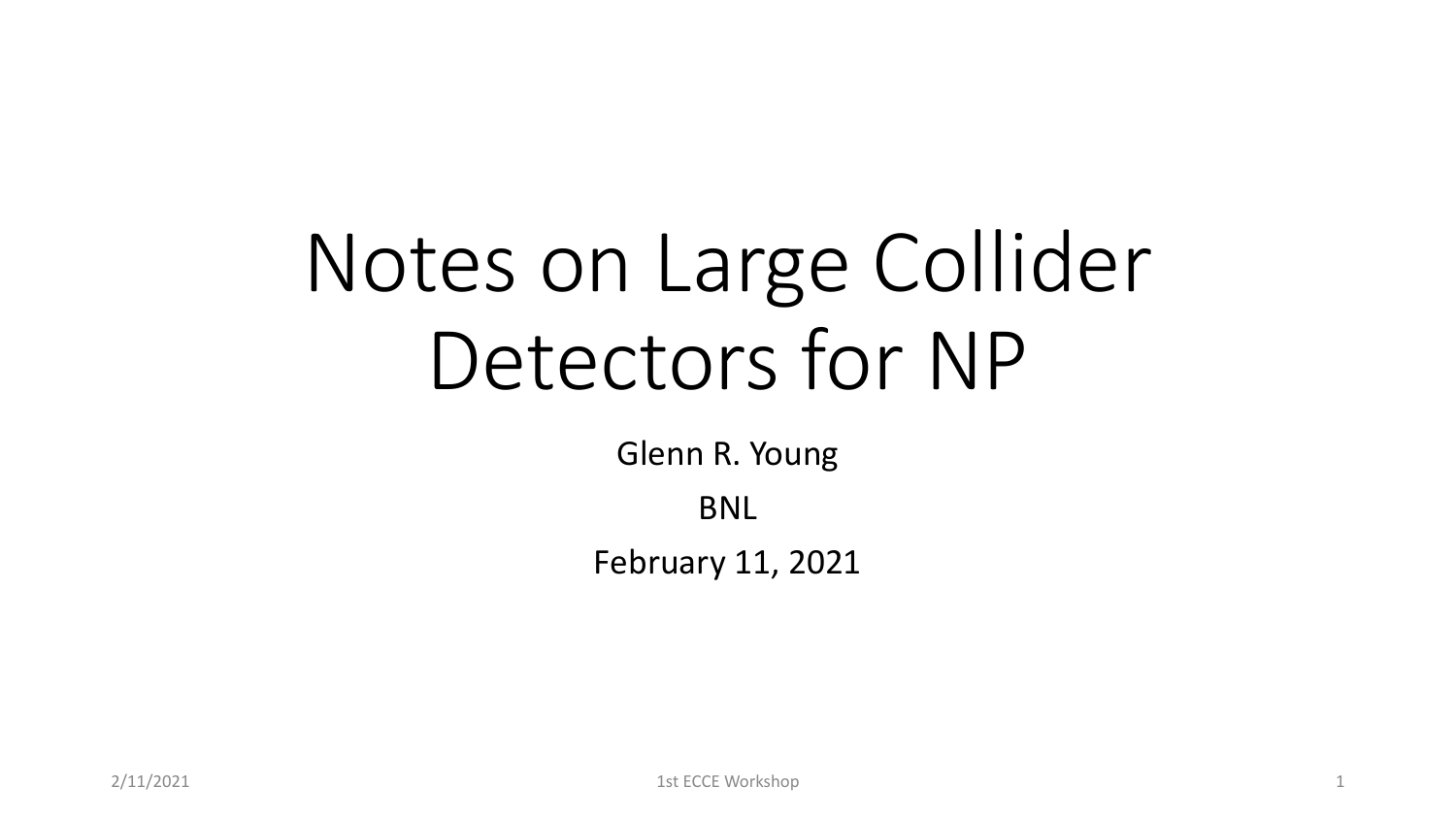# Leadership

- Set up your Ruling Triumvirate or Gang of Four early
	- Get it over with
	- Insist they drop commitments to other experiments
	- Hire a lead engineer (preferably with a few 'singe marks')
	- Find/hire someone who speaks EVMS
	- Find someone who can schedule in Primavera; arrange for their full attention
	- Find someone to head Simulations; make sure they understand it is a thankless task
- Set a master timeline
	- It takes 3 years to get to CD-3; by 10 years you want to be looking at collisions
- Set collaboration by-laws early
	- They establish ground rules for engagement and fair play (can always amend)
- Set up a Speaker's Bureau early and use it
	- Advertise your experiment
	- Gain exposure for younger members
	- (ahem) Compel working to deadlines ;-)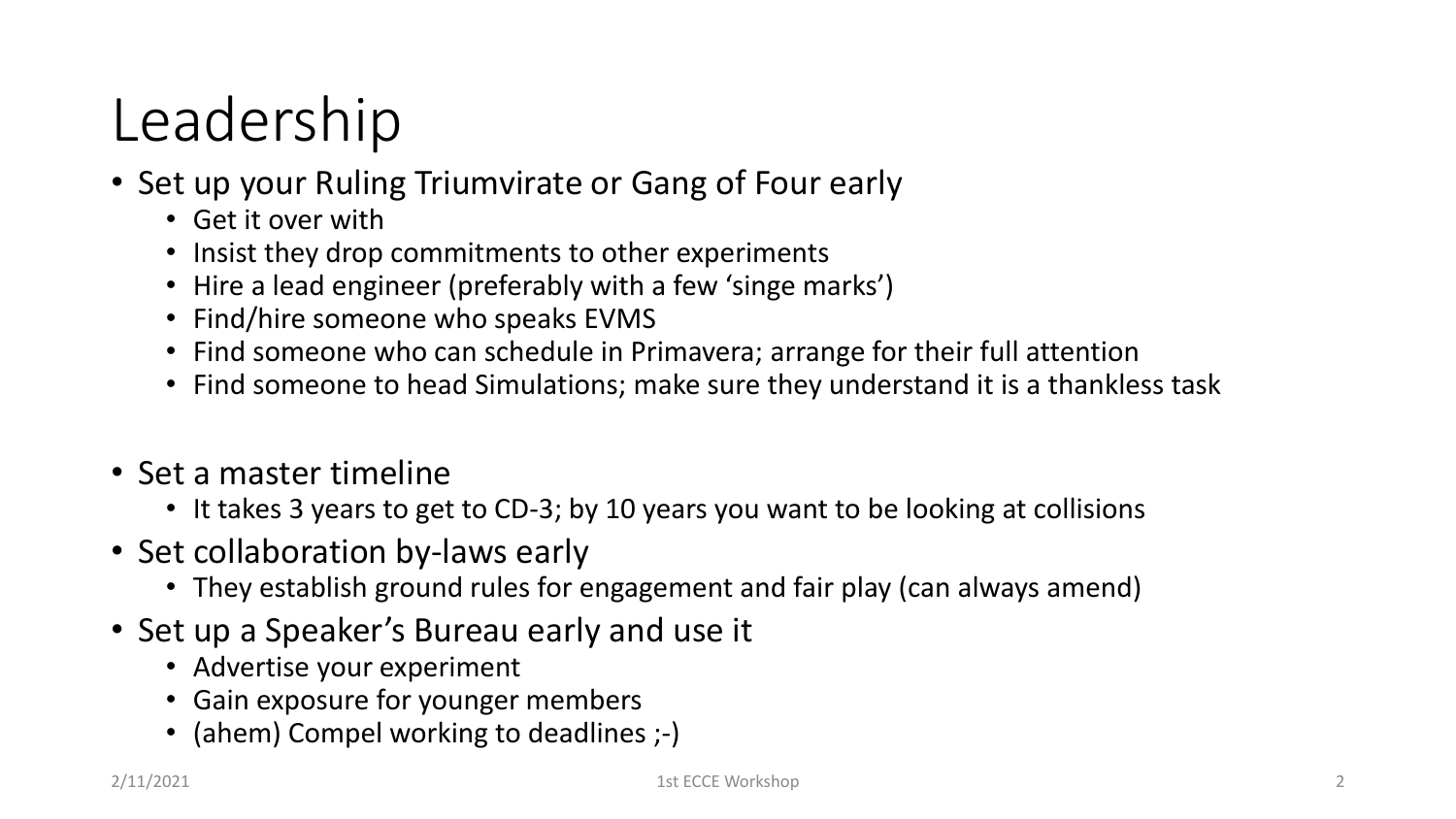# Central Physics Design Group

- Set up a group of 8-10 physicists to act as a central design group
	- PHENIX called them the Young Turks
	- In days of e-mail they corresponded regularly and met monthly
	- The Bosses gave them a free hand, modulo non-infinite cash supplies
	- The Bosses insisted assertions be backed up by homework
	- The Bosses set minimum requirements for physics capability (photons and electrons below 1.5 GeV for PHENIX, triggerable, full event rate matched to accelerator)
- Empower them
- Expect it to take a year to define things
	- Sure, you will be reviewed before then
	- Designs mature from CD-1 to CD-2 to CD-3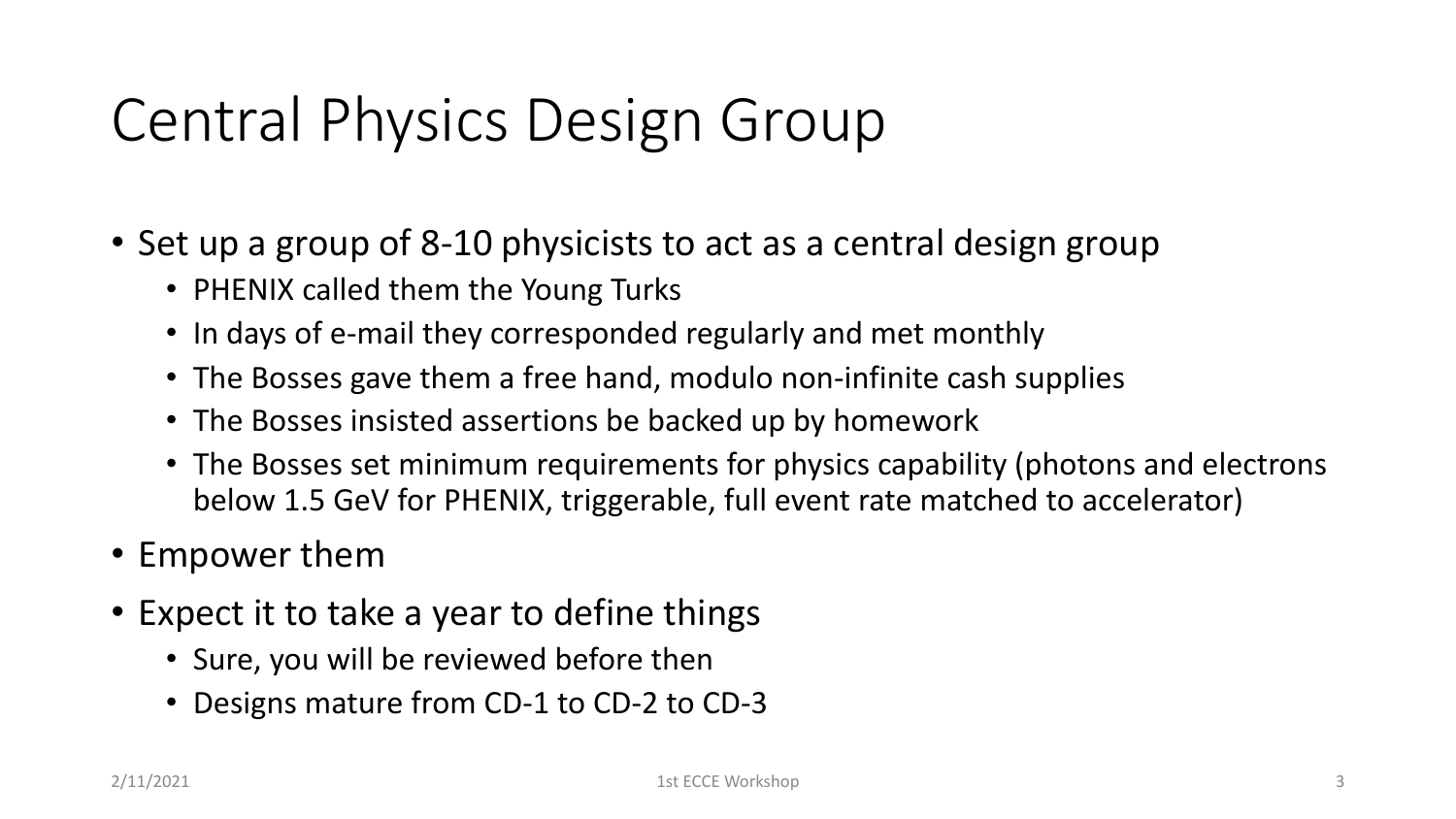#### Consider the Scale of the Enterprise

- Rubbia's rule (1983): One physicist can spend \$100K/year
- Update to 2020: maybe \$300K/year?
- That implies 1000 person-years effort "just to build the thing", or 160 full-time physicists assigned to detector construction for 6 years
- Double that (at least) for software type activities
- Double again for engineering, design and technician work
- PHENIX peaked at 650 people (350 physicists) circa 1997-1998 and cost \$200M in today's dollars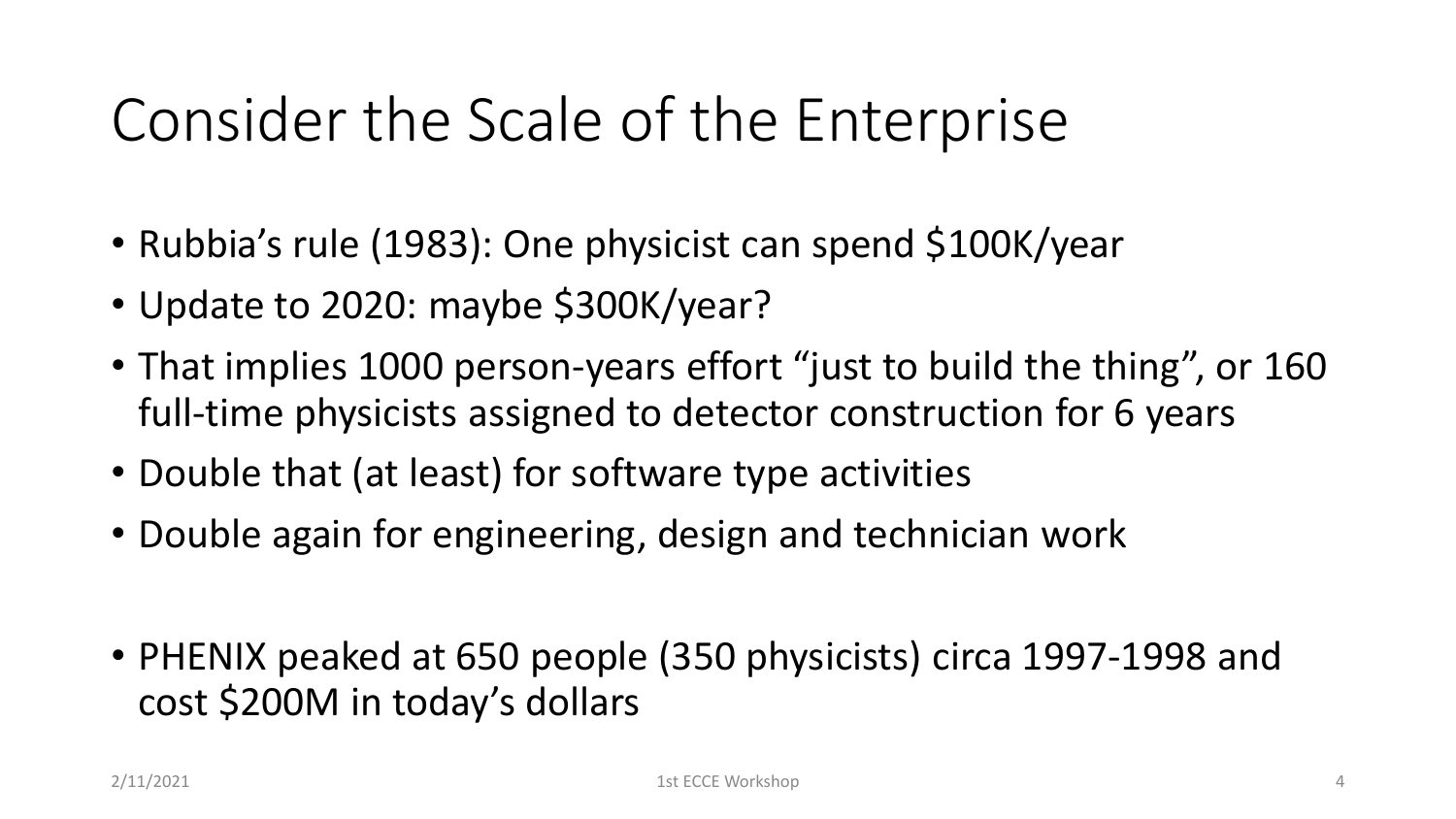#### R&D Program

- Define where you need R&D
	- This is NOT conceptual R&D this is R&D for developing a manufacturable item
	- Include 1-2 rounds of concept check, then prototype, then pre-production prototype
	- Determine if you need a test beam and/or one or more cosmic ray test stands
		- Figure out where these need to be (FNAL or JLab or CERN for test beams?)
		- More than one Cosmic Ray test stand will be very helpful in 2-3 years
		- These also nucleate your DAQ group
- Obvious R&D topics
	- Photosensors
	- Radiation hardness detectors and electronics both
	- PID method for e &  $\gamma$ , for  $\pi$ /p/K
- You cannot cost or schedule what you cannot define (think CD-2/3)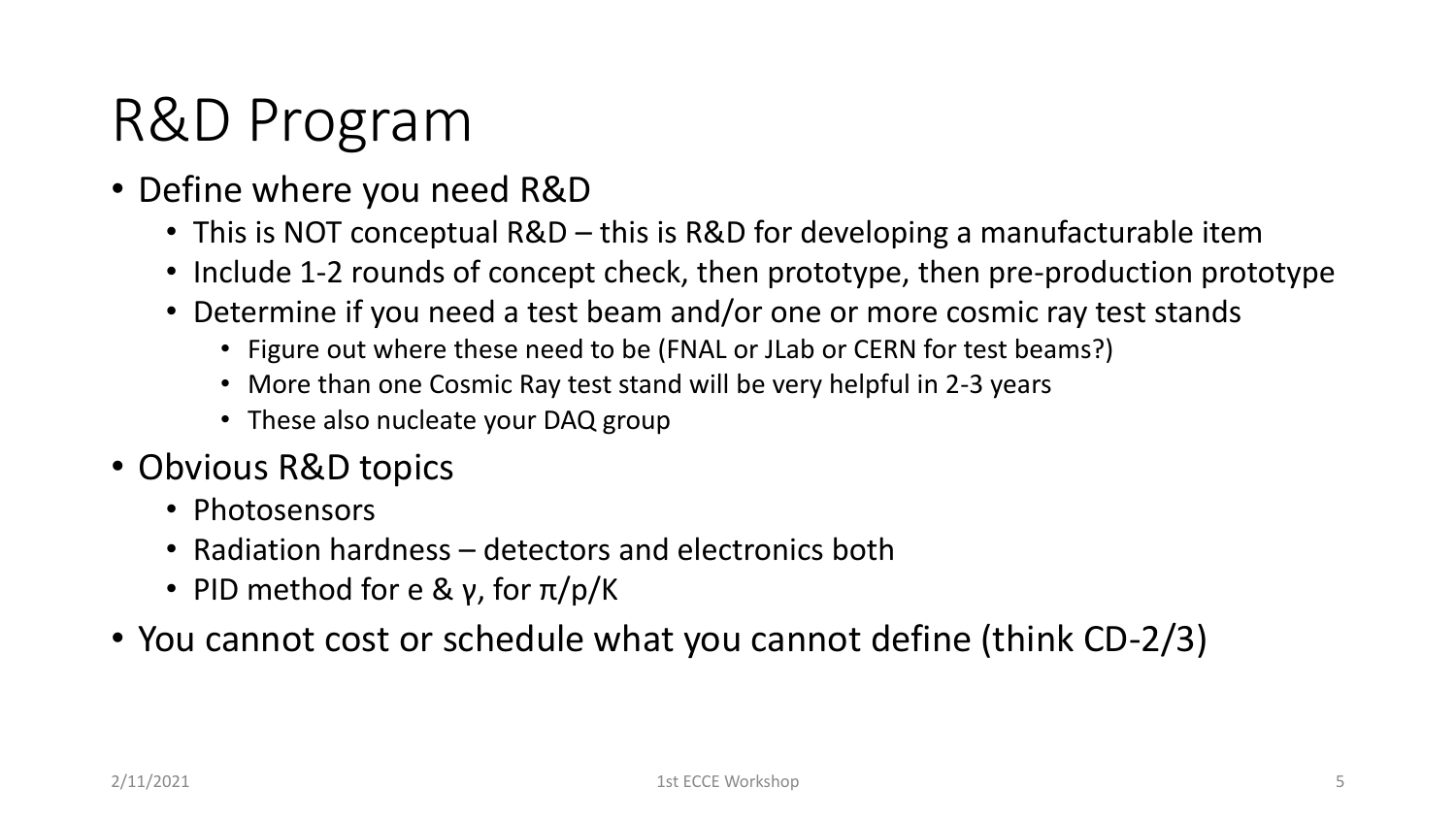#### Estimating Notes

- Figure out how many engineers you will need double it
- Figure out how many designers you will need triple it
- Figure out how many techs you will need hmm, add 50%
	- BUT start figuring out where they will be employed and where they will work
- Figure out your factory space needs and start to find/commit the space
	- I had to build 4 clean rooms at JLab for 12GeV that's \$1.5-\$2M of 'stuff' that you will not be installing into your detector
- Learn what Estimate Uncertainty and Risk Uncertainty are
	- Understand that they measure different things
	- DOE will expect a full-blown Risk Registry
- Acclimate yourself early on to saying "50% Contingency"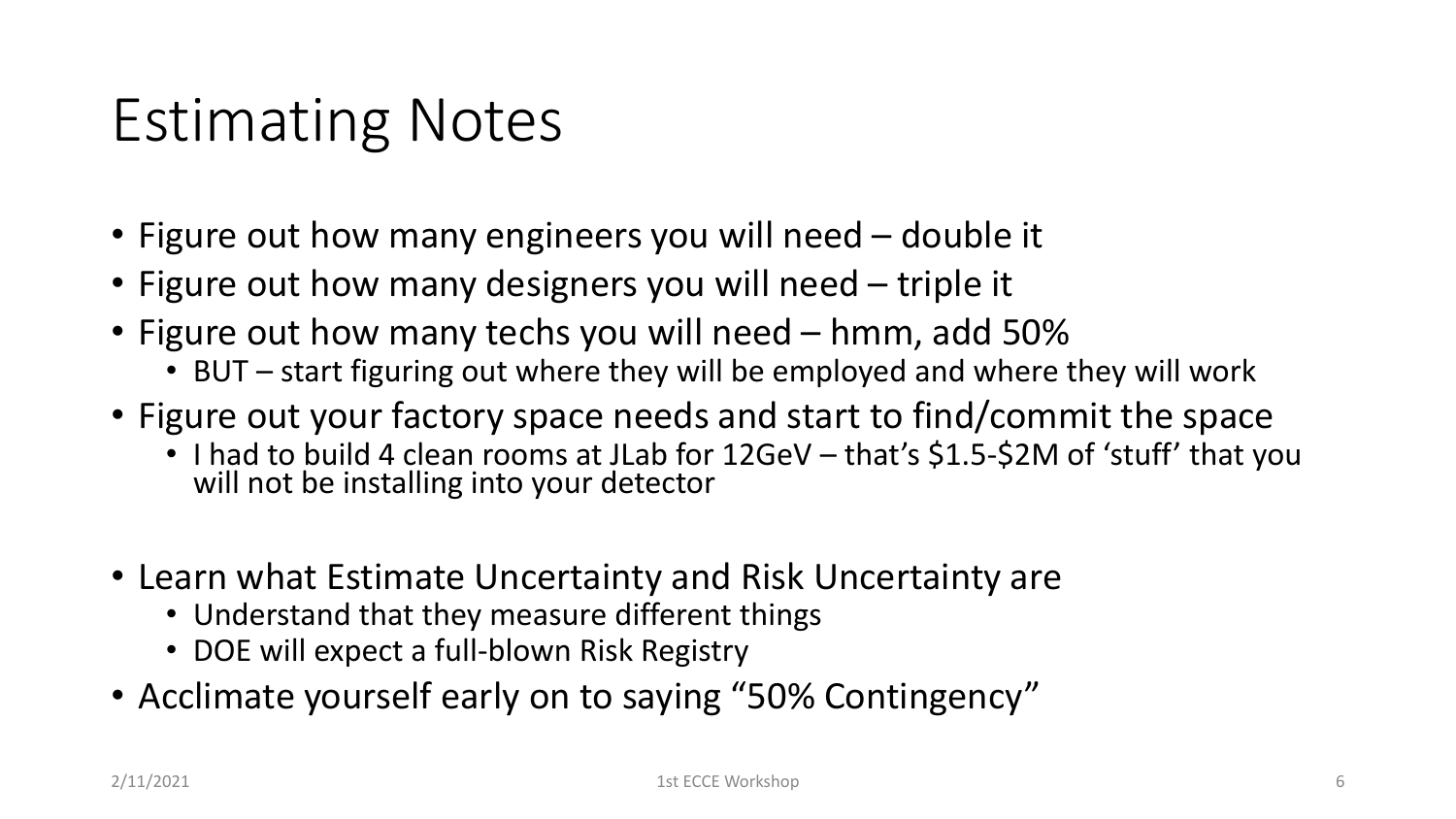# On or Off the DOE Budget

- Non-DOE contributions are encouraged; PHENIX was >50% non-DOE funds
- Other USA funding agencies; Other countries; Re-purposed equipment
- International contributions may require an MOA or "higher" agreement
- Timeline is critical it would not be surprising if DOE tells you that if you do not have a firm commitment by CD-2/3, then the cost has to go into the DOE baseline
- START NOW
- Future additions are OK, but your baseline detector MUST PERFORM A PHYSICS PROGRAM
- Example: the barrel microMEGAS tracker and nTOF in CLAS12 added a program of tagged recoil hadrons e.g. enhanced the SIDIS program. The south muon arm in PHENIX added the spin-physics program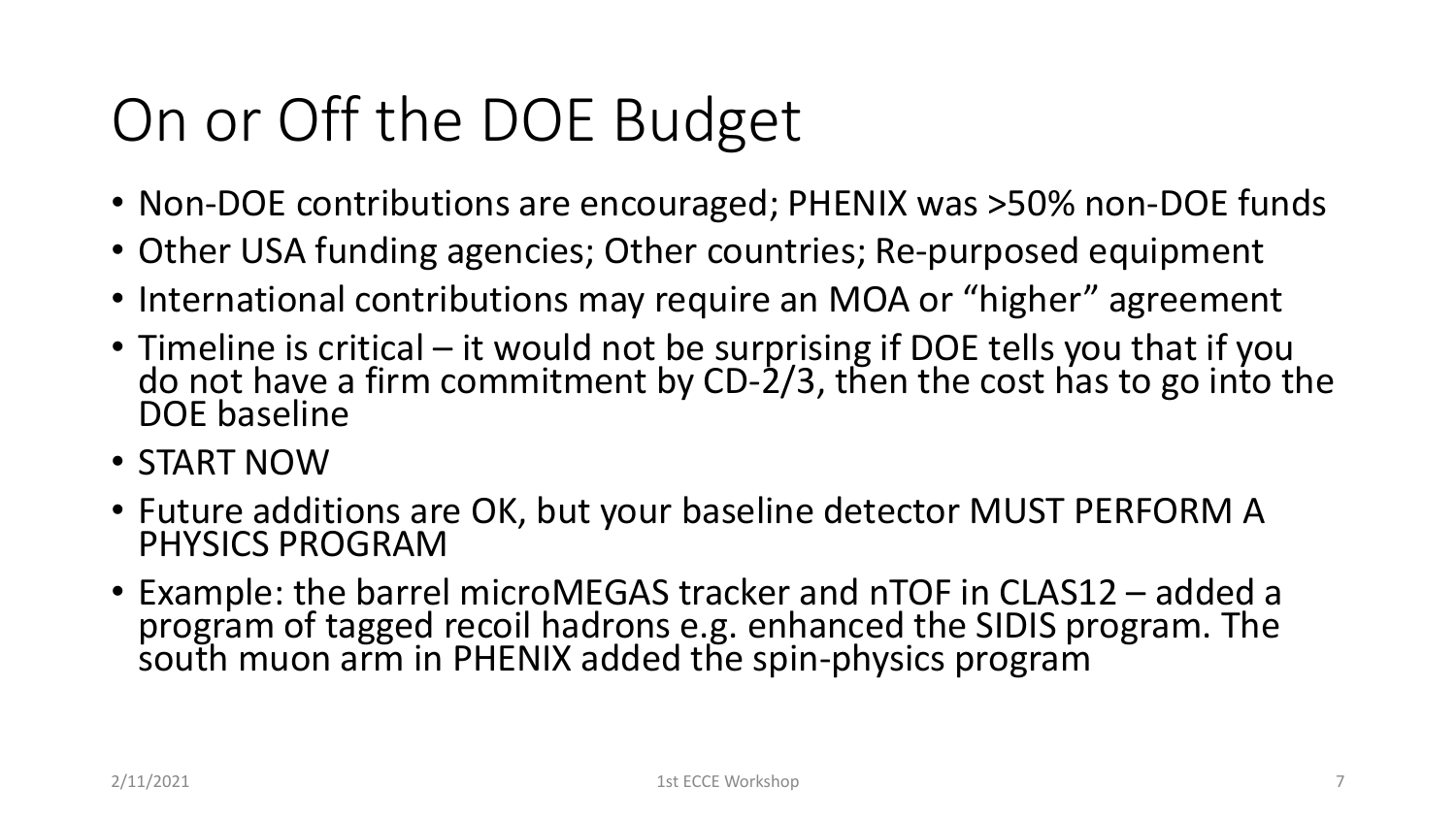### Setting a Scale

- Compel yourselves to decide the following within the year
	- Physics 'in or out' see 'Young Turks' slide earlier
	- angular coverages
	- PID workhorses (type of Cerenkov? TOF? dE/dx?)
	- segmentations
	- channel counts
	- minimum-acceptable resolutions
	- event rates and data volumes
	- Can Jim Yeck afford your data storage needs?
	- Can DOE afford the computing power to analyze it all?
- You cannot cost and schedule and staff what you cannot first define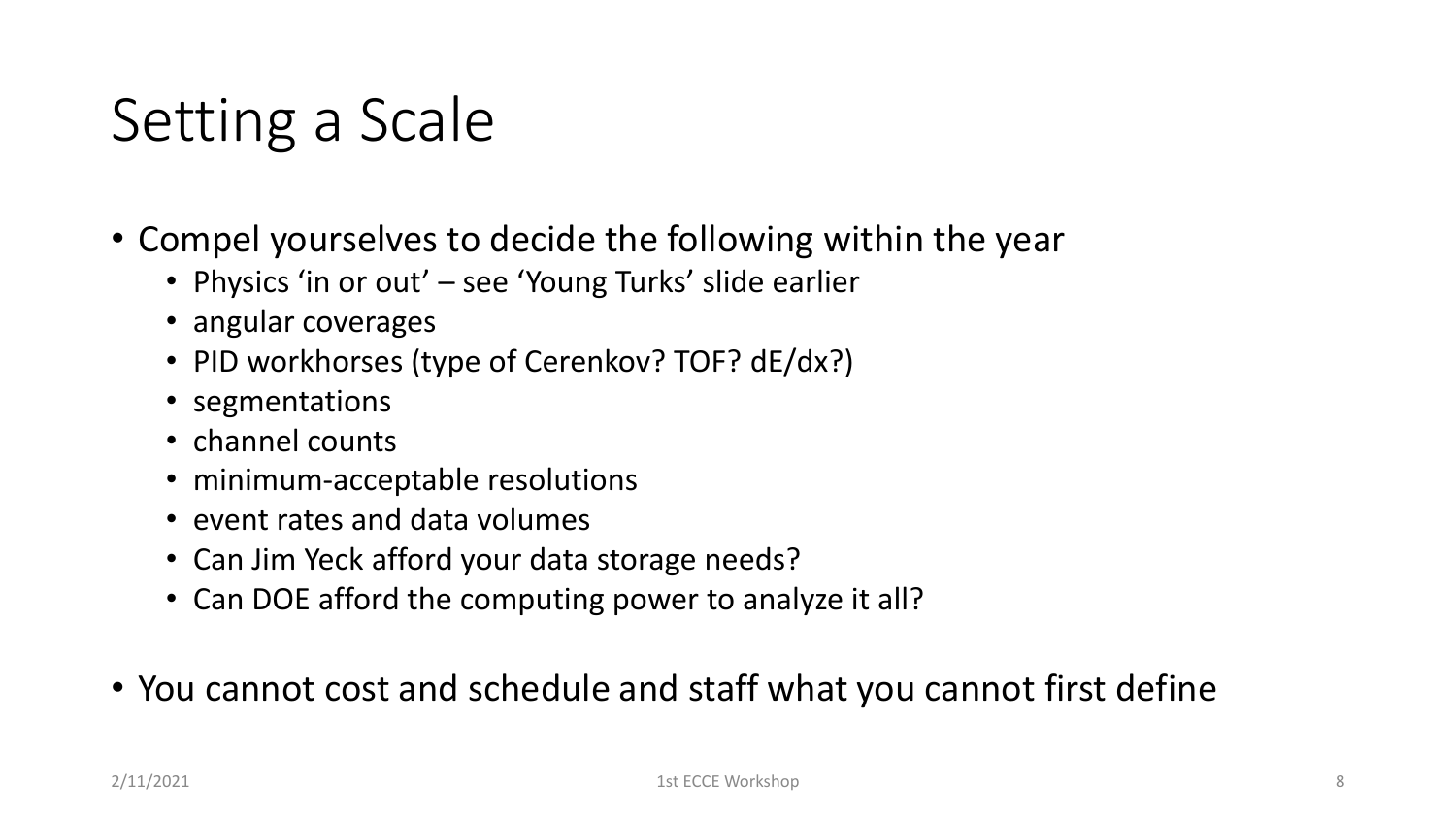# Decide Your Tracking Technology

- PHENIX lost a year in these discussions, guided out of the wilderness by a junior professor who challenged the Elders
- Do you really have to have redundant coverage over a particular piece of phase space?
- What physics drives your resolution requirements?
- If the wonderous device which you just must have has not ever run in a physics experiment, decide how long you can hold the decision open while doing R&D work before you have to pick something known to work
	- 2 years for prototyping of an unproven concept is a very long time in 413 world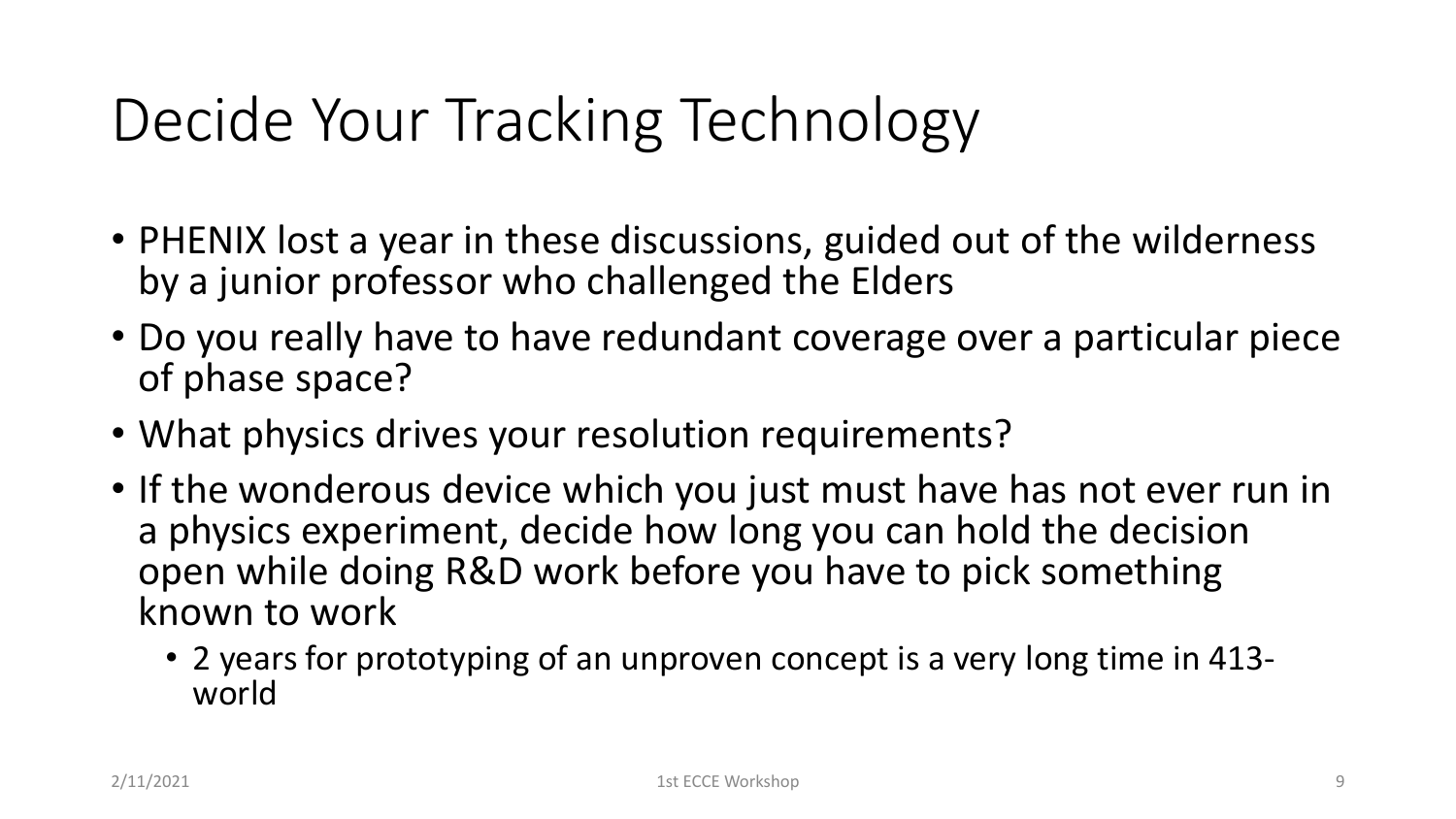#### Decide the Required Calorimetry Performance

- The sPHENIX EMCAL will need refurbishment. The SiPMs will be wearing out. Aim for more areal coverage – improve the position nonuniformity
- The barrel HCAL ought to be OK
- The forward and backward calorimeters are going to cost a lot of money. Think very hard about what resolution you need and what e/h response you need. State-of-the-art hadron resolution is expensive. What physics program needs better than 100%/√E ?
- The electron-tagging calorimeter needs a very good constant term, better than 1%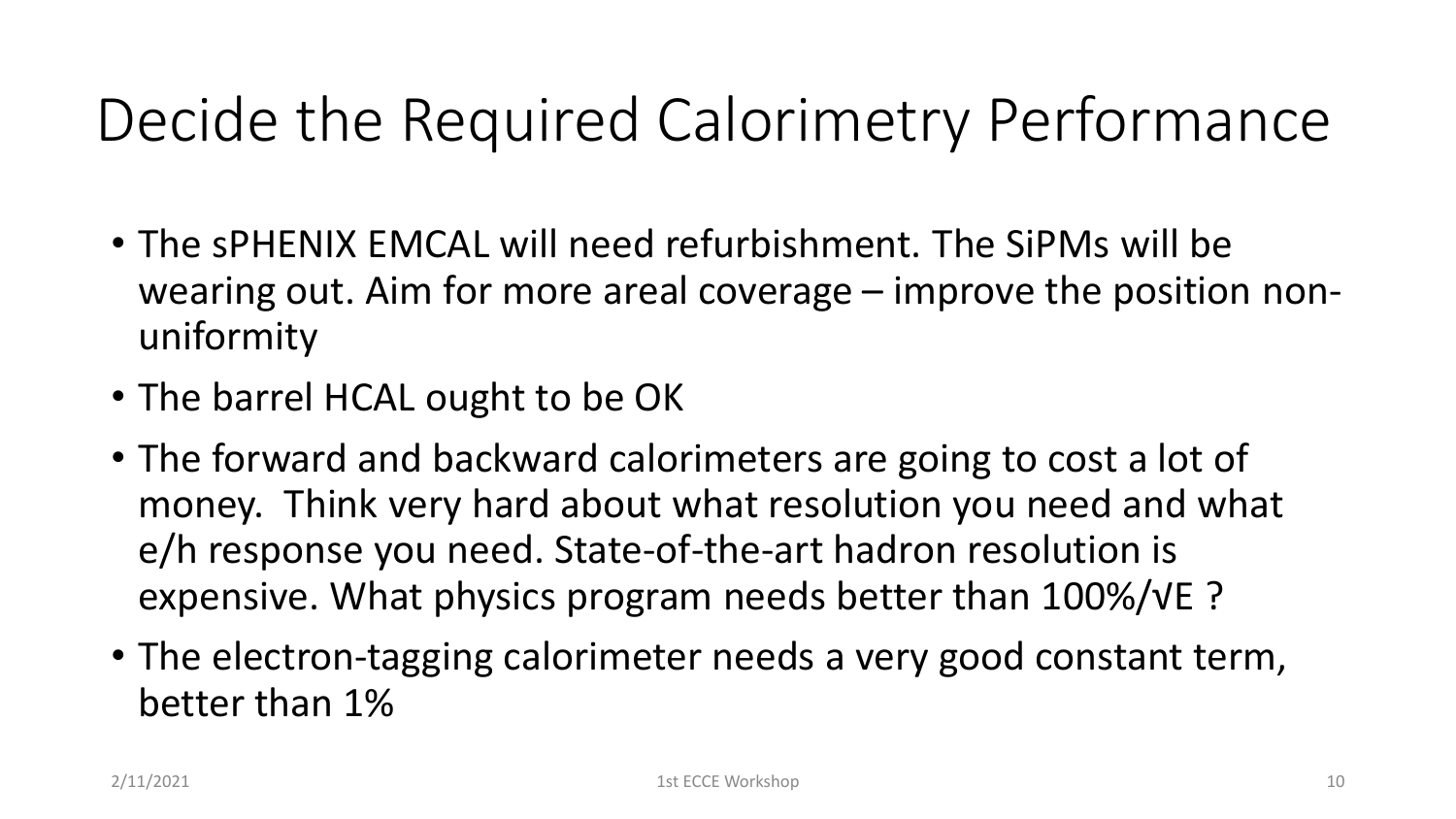#### Review the BaBar magnet

- Do this now. Your critics are not silent.
	- Talk to K. Amm, M. Anerella et al. from the Superconducting Magnet Division at BNL
	- They know the BaBar magnet, they know the risks, we've done a bit of groundwork for you
	- Maria Chamizo expects to hear from you
	- Talk to the JLab magnet group (R. Fair) they recently built for the 12 GeV project some 7 new superconducting magnets in the relevant size-and-storedenergy range and also maintain, did surgery upon, and operate an older and larger superconducting magnet. They've written a report on possible issues with the BaBar magnet. They known their stuff. They are credible.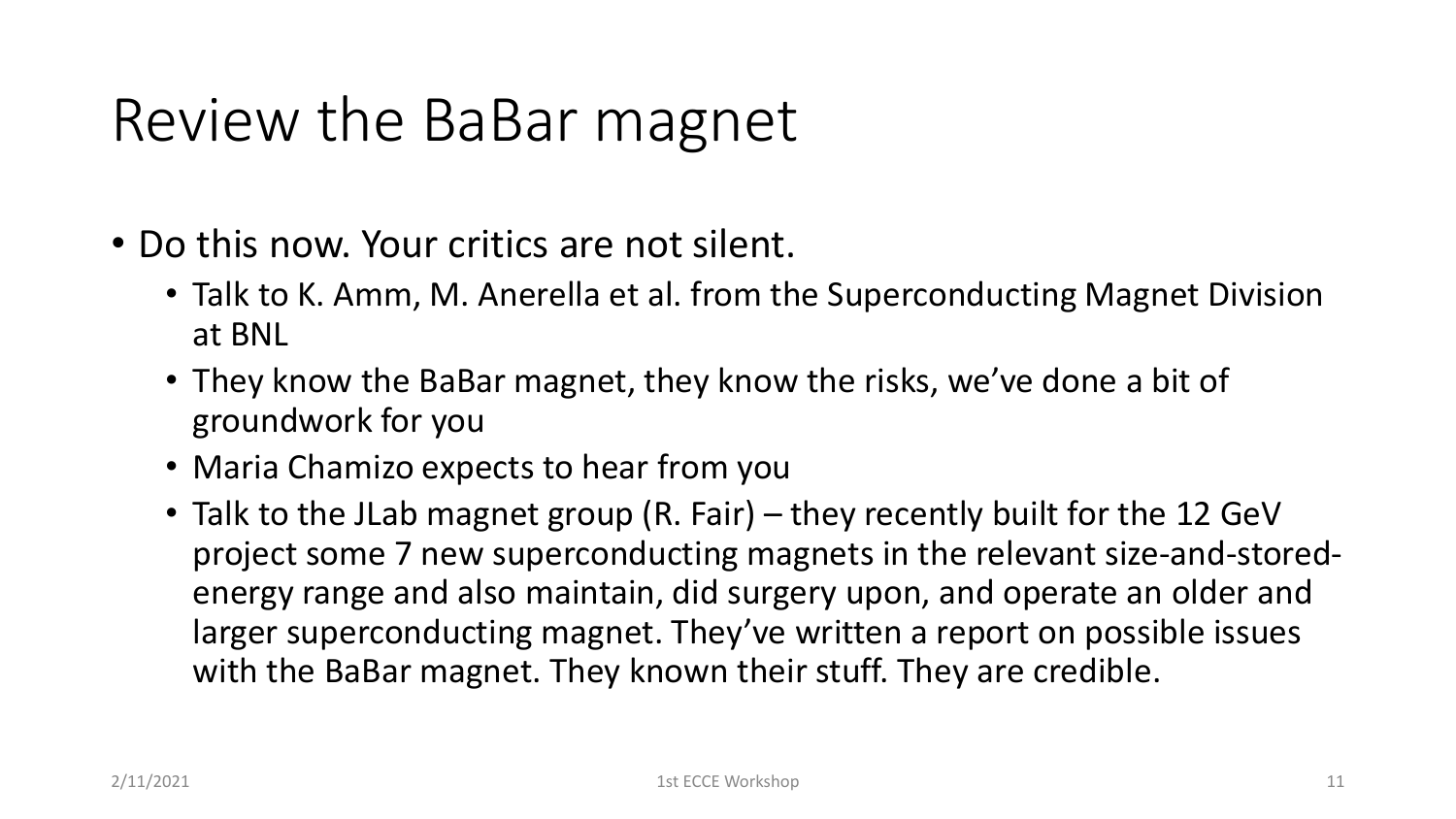#### Decide the FEE and DAQ Architecture

- Event-builder or not work out the implications and settle this
- Triggered or not the resulting decisions on whether or not to buffer pending a trigger, in particular whether to buffer on-detector, are central to your architecture
- The trend is clearly away from event builders and if possible from triggers
	- Can you afford the resulting data volume and transport bandwidth?
- FADCs cost space, power, optical bandwidth, cooling and cabling
- Life is easier at lower power. How slow can you digitize?
- Decide if you can use community-available ASICs, if not then COMMIT to making your own
	- 12 GeV and sPHENIX decided for 3 existing ASICs, but in two cases did make straightforward modifications allocate 2 years minimum to prove this out
	- PHENIX and STAR opted to roll their own PHENIX did 14 different ones. That carries risk and needed several design groups totaling over 50 people. An advantage was a compact low-power setup with minimal cabling off the main detector
	- DO NOT UNDER ANY CIRCUMSTANCES ASSUME THE LARGER PHYSICS COMMUNTIY WILL RIDE TO YOUR RESCUE ON ASICS. BE PREPARED TO RECRUIT AND PAY FOR TALENT.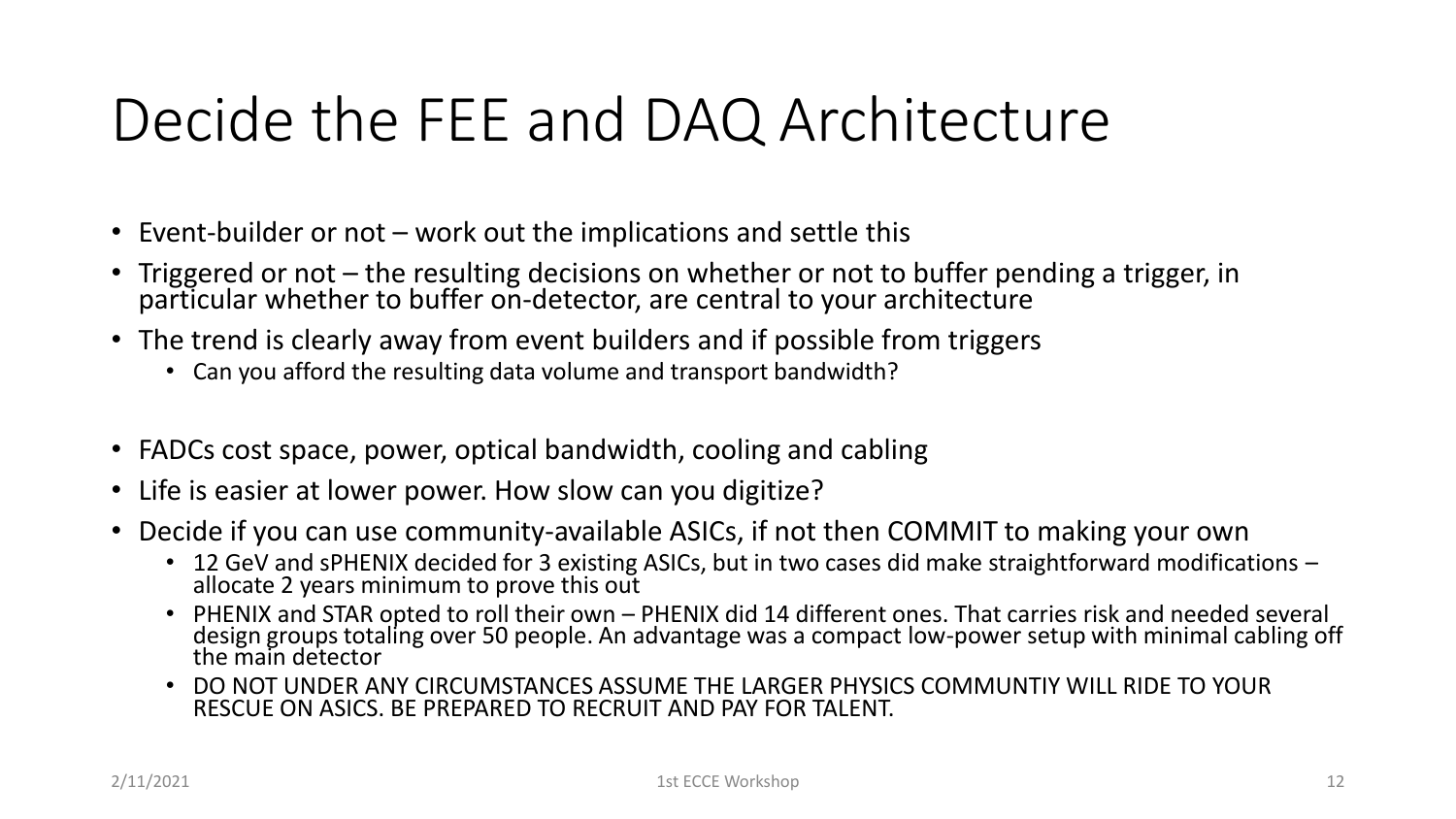#### Hire Senior Engineers early on

- You need a principal engineer
	- How will you run reviews? Document designs? Decide a design is final? Decide a design is ready to produce/procure? Handle safety and QA? Recruit engineering and design talent? Assign people? Assign and enforce stay-clear zones?
- You need a lead engineer for installation
	- Deciding if things can be assembled, in what sequence, andover what timescale is a multi-year task, already at the design stage
	- Create the interface documents
	- Survey, tooling, fixtures, rigging, telescope sight-lines, crane weights, transports
	- Installation is an area where most collider detectors, probably dating back to Mark-I, have been overly optimistic (think factors of 2 or  $\pi$ )
- You need experienced engineers to guide mechanical and electronics choices
- You will need lead mechanical engineers on each subsystem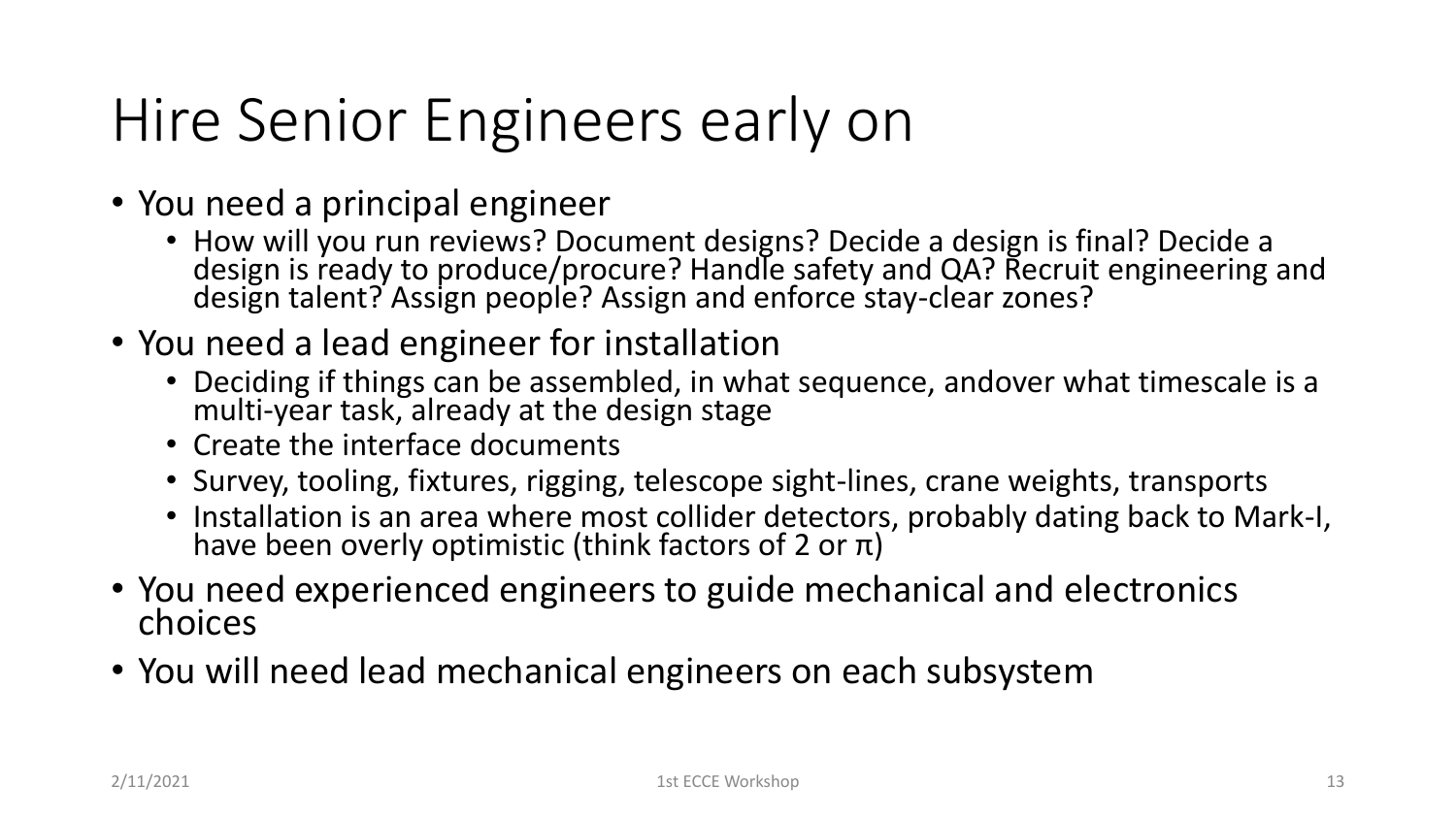### Define your Detector Lead Persons

- This is necessarily fluid until the detector scope starts to settle
- It is essential to move quickly at that point
	- These people need to lead the technical definition
	- They must guide costing, scheduling, staffing, venue definition
	- They must have a high tolerance for outside advice yet enough self-confidence to reject wise comments from Tribal Elders
- Junior people can do surprisingly well if you empower and trust them
	- Note that you will all be a decade older when you start data-taking
- Form these people into a Detector Council headed by your project director and manager
	- These people must understand that **Baselined Projects** are not democracies they are much closer to top-down organizations once you start to build and have deadlines and budgets and 100 monthly reports over 8 years and reviews and more reviews and ever more reviews
- This is separate from Collaboration Council and Institutional Boards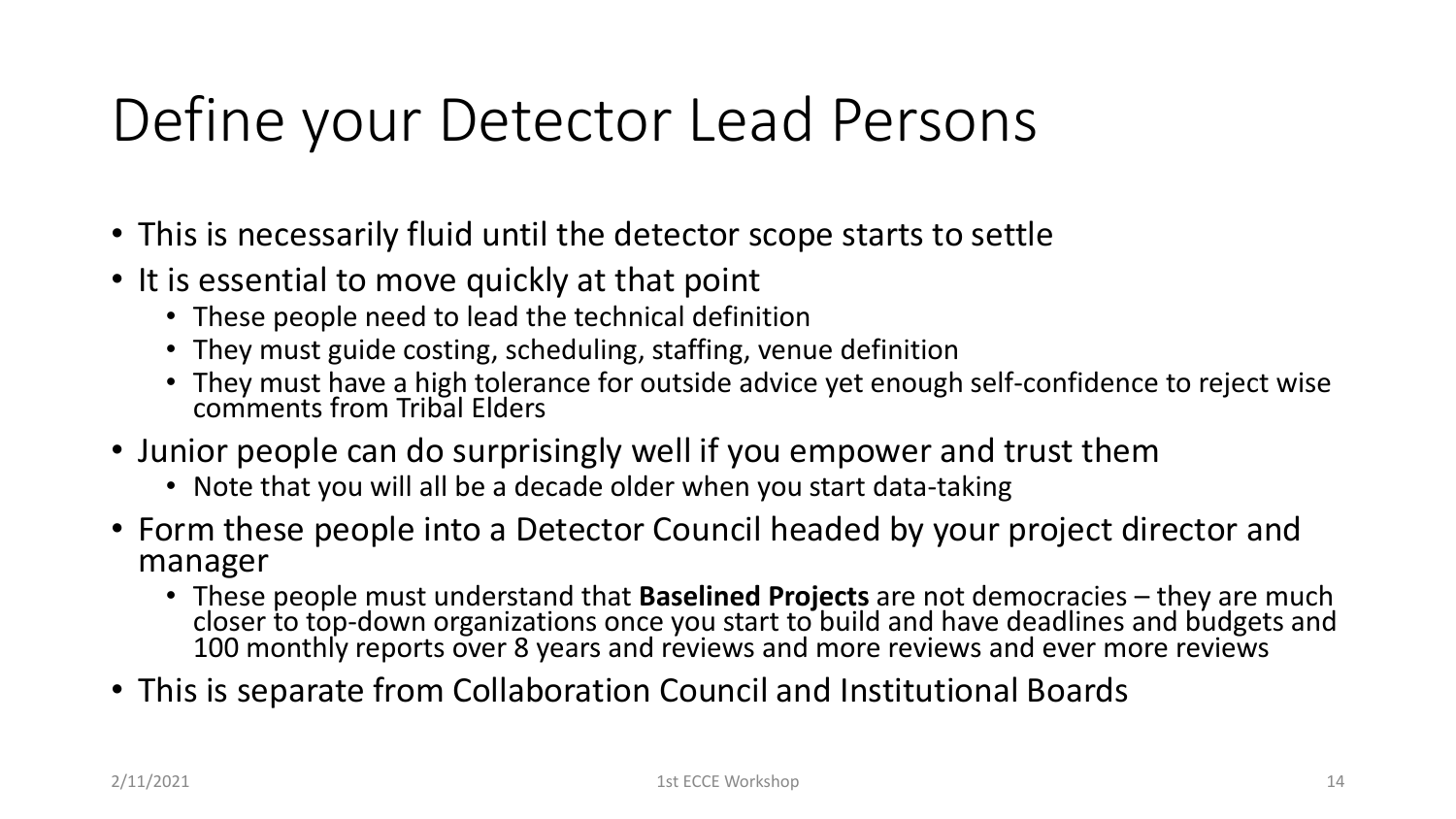# Build Some Breathing Room into the Schedule

- Scheduling the work aggressively ("ASAP") is a recipe for disaster
	- Take careful notes while you build prototypes
- It takes months to
	- Move funds to universities
	- Advertise contracts, evaluate bids, pick vendors, start actual work
	- Get time on uncommon machines (big lathes, specialty materials lines)
	- Await scheduled chip fabrication cycles
- Something major will go wrong
	- PHENIX Gingrich's government shutdown FY'95
	- 12 GeV 2008-2010 Great Recession
	- sPHENIX COVID-19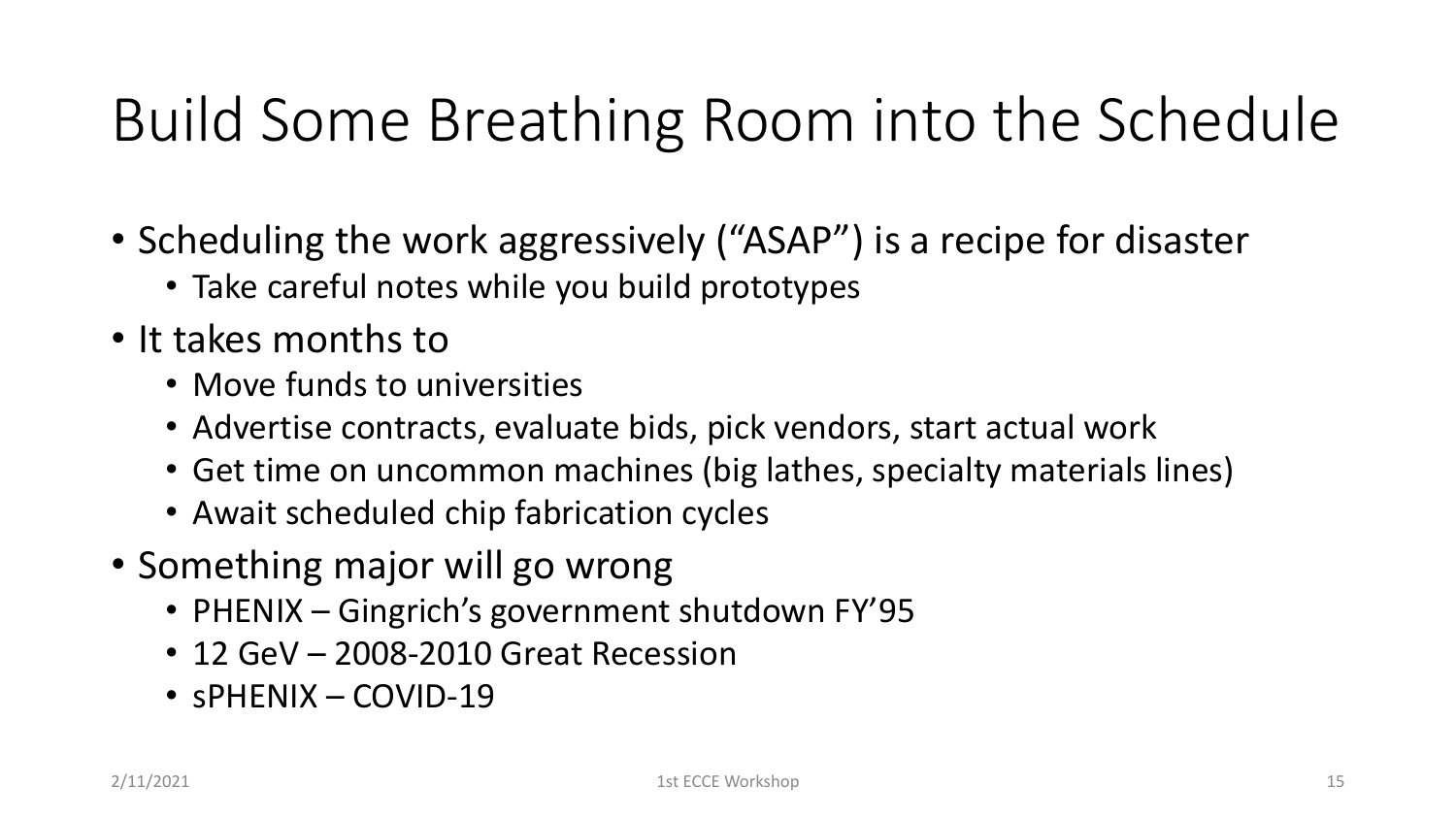### Building the Host Lab Group

- Following are some notes
	- Pre-history of RHIC
	- Timeline of the PHENIX experiment at RHIC
	- Build-up of the group at BNL from 1991-2000, with emphasis on skillsets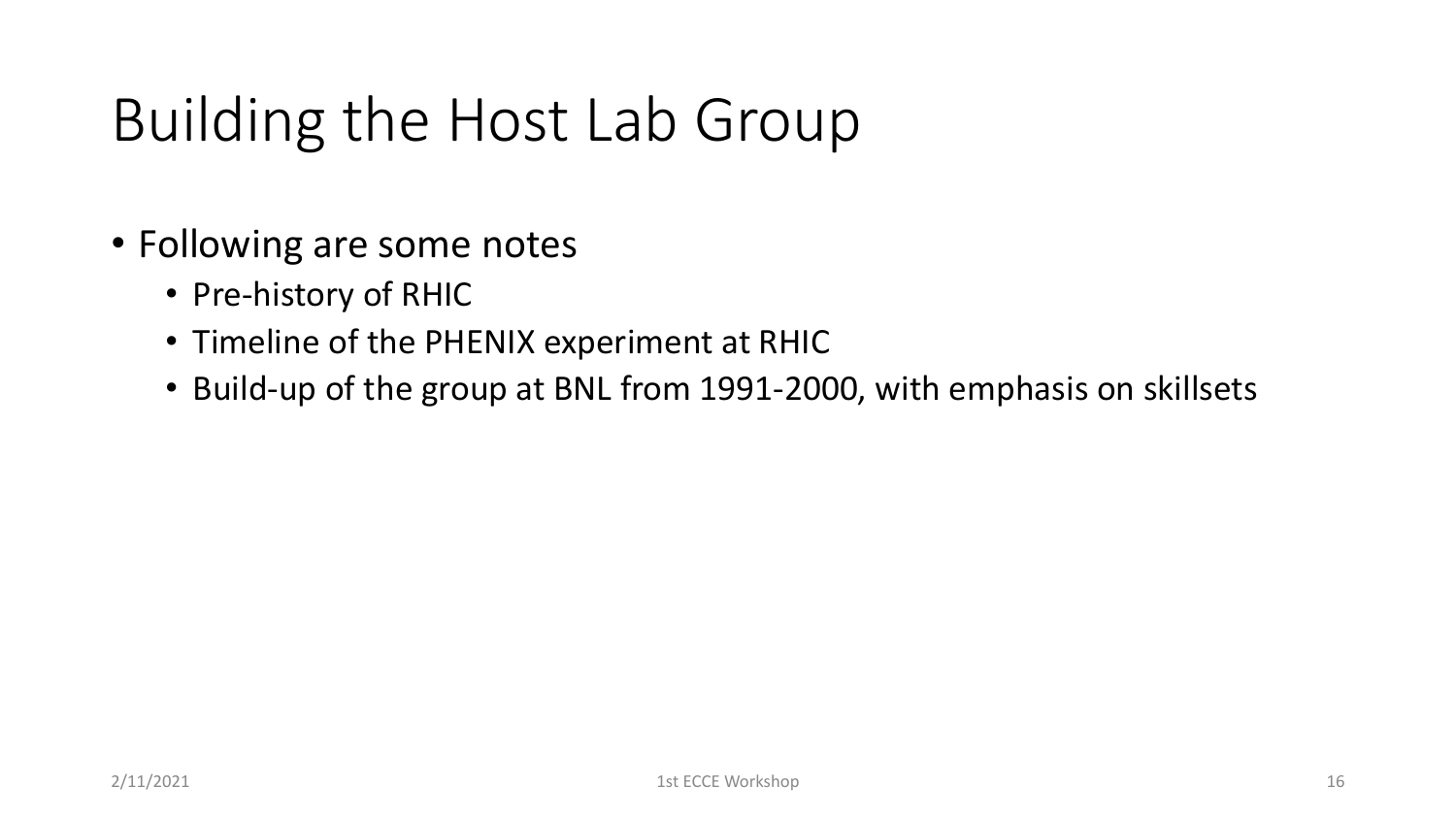# RHI Program Early Days

- 1983 NSAC LRP a RHI collider of 30x30 GeV/A or higher
- 1984 DOE Office of Science Rejuvenation Plan (Al Trivelpiece)
	- Light sources to LBNL & ANL, neutron source to ORNL, RHIC to BNL
- 1986 startup of fixed target RHI programs
	- CERN at SPS WA80/93/98, NA35/49, NA38/50, later NA44, NA45
	- BNL at AGS E802/859/866, E814, E864
	- Continued through mid-1990s
- RHIC-inspired workshops 1983 (QM), 1984, 1985, 1987, 1988
	- 1984 and 1987 at LBNL (I think), others at BNL
	- Collaborations already forming at 1984 fall workshop
	- Experiment "concept" presentations at 1985 and later; major push 1988
- RHIC TAC review held fall 1990 included costing
- RHIC PAC review and "decisions" held August 1991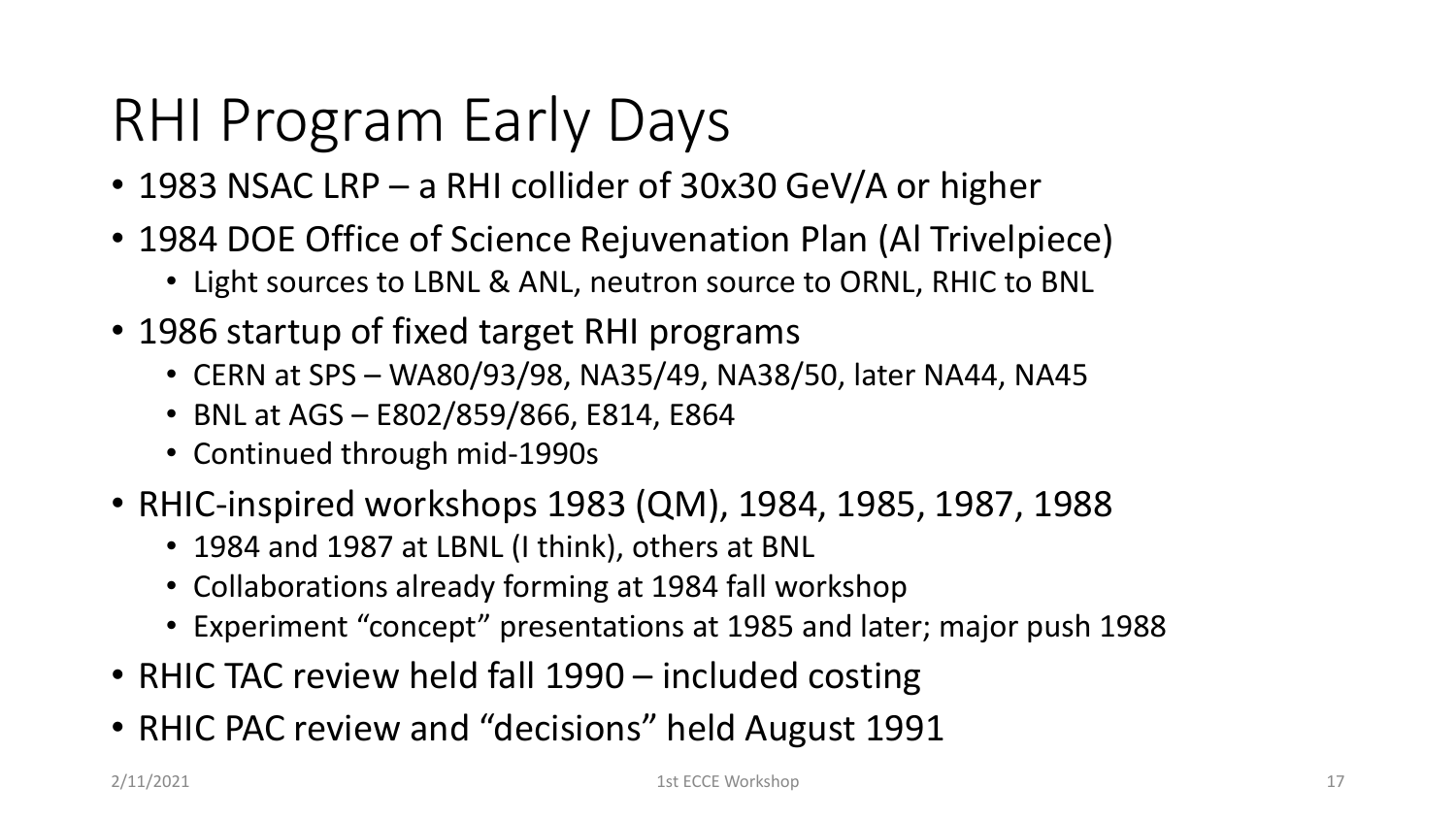# PHENIX Origins

- Merger of four groups after "foundational" RHIC PAC of August 1991
	- Dimuon, OASIS, TALES, SPARC
	- Each emphasized lepton and photon detection
	- Differences about phase space covered, degree of PID, EMCal resolution (!)
- Dimuon and OASIS had members from BNL Physics
- Denoted RE2 for some time
- Formation at QM1991 conference (November 1991 Gatlinburg)
- Approvals:
	- Physics 1992
	- Technical 1993
	- Cost & Schedule 1994 just in time for the FY 1995 government shutdown!
- About 3200 days from Formation (11/1991) to First Beam Run (8/2000)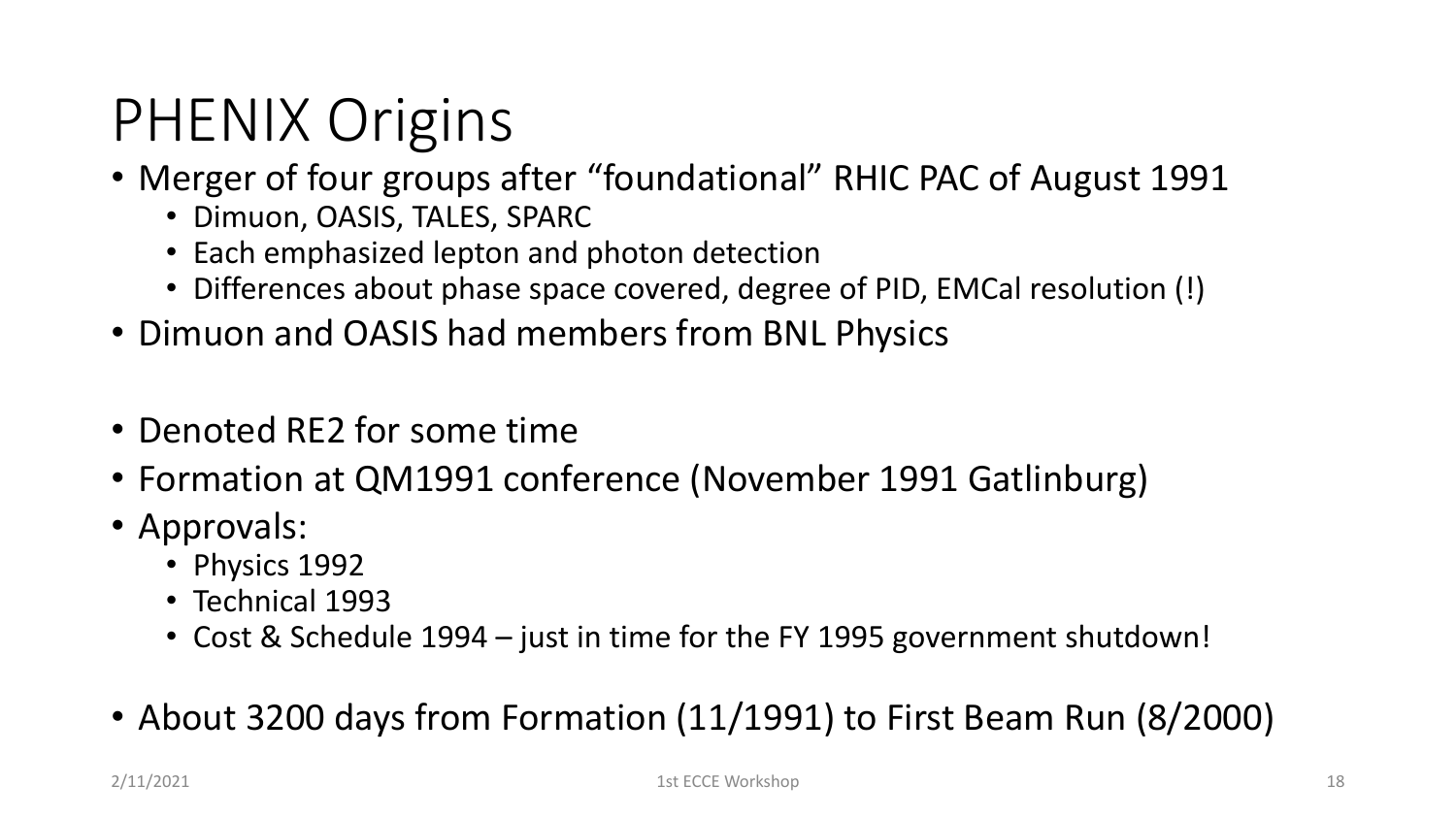#### Sources of People at BNL

- BNL AGS and CERN SPS RHI experiments were a key source, a bit for Day-1 BNL people but chiefly for those added over the next decade
- Others at BNL had worked at CERN ISR
- Others at BNL were part of D0 at FNAL Tevatron
- Others had worked on cyclotrons (10 MHz bunched-beam machines)
- Others had worked at Linacs (LAMPF; CEBAF had not yet started)
- RE2 started with maybe 200 people on the rolls of the 4 earlier collaborations
- PHENIX peaked at 650 people during construction (1997-1998)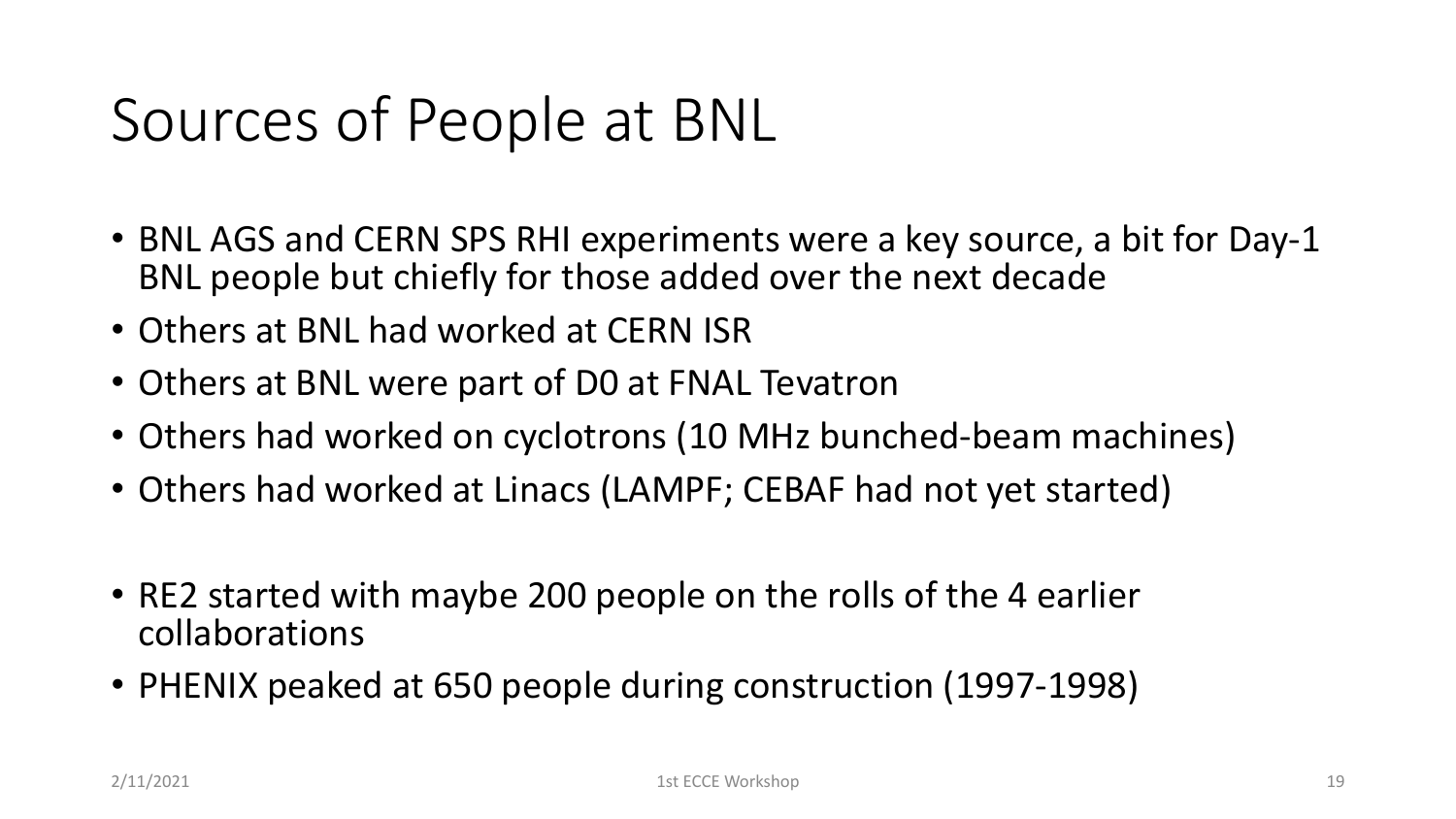#### Day-1 Skillsets, BNL Group

- Three with EMCal experience (leadglass, U-scint, LAr/Cu)
- One with tracking chamber experience
- One senior engineer with SLD/electronics/PM experience
- Only one person with experience working with Instrumentation Div
- No DAQ/trigger/online computing experience
- Modest experience on simulations, reconstruction, and offline analysis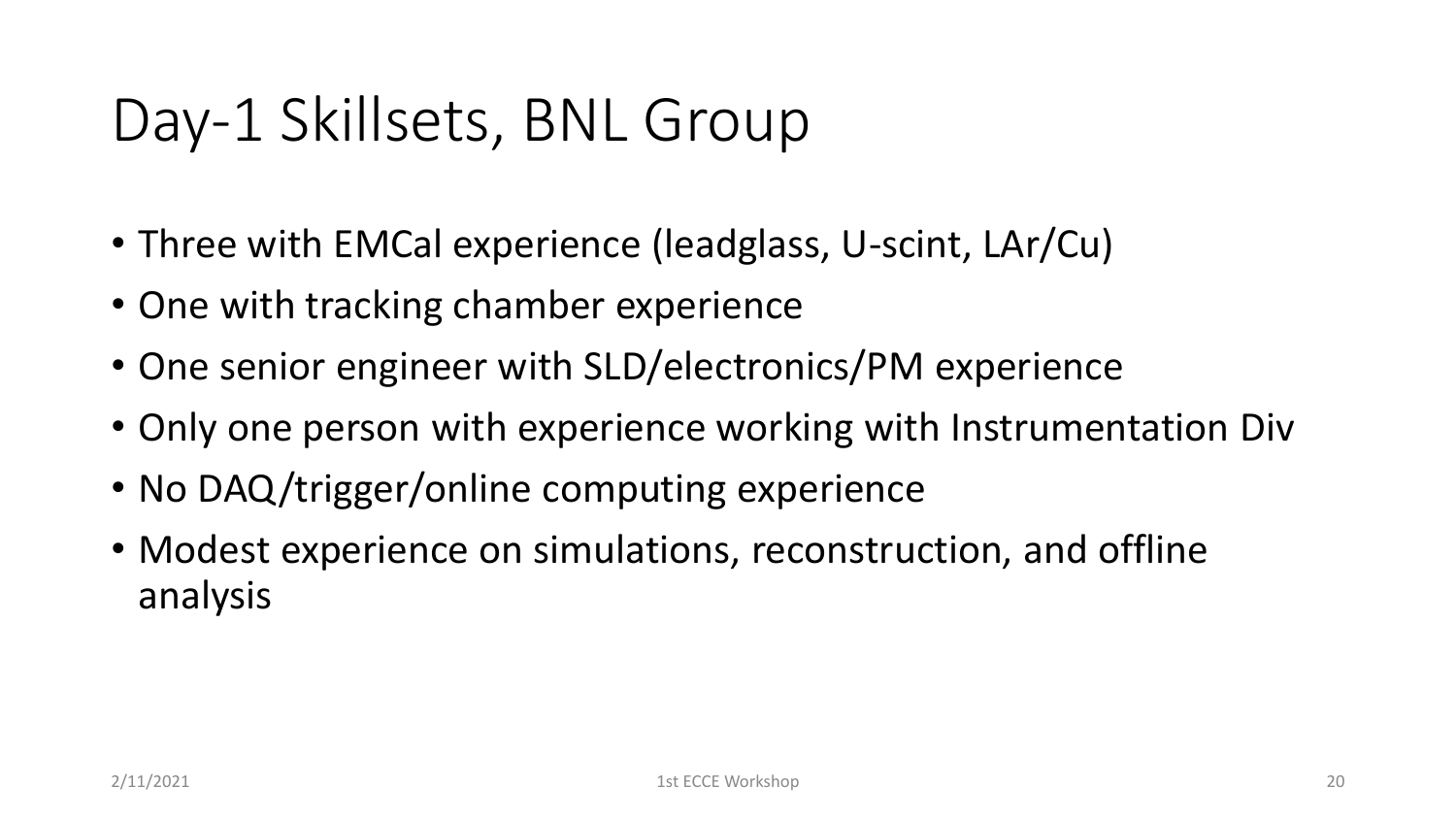#### Day-1000 Skillsets, BNL Group

- Added two EMCalorimeter people "post SSC"
- Added a tracking chamber person (pad type) in wake of major re-org
- Picked up three postdocs/junior staff with general calorimeter, neutral meson reconstruction and tracking reconstruction experience
- Picked up former atomic physicist with knack for organizing
- Picked up lead mechanical engineer and designers (D0 experience)
- Picked up senior tech (D0) who could direct designers and techs
- Started picking up technicians (went from 0 to 10 over a decade)
- Could lead an R&D effort with by then >400 collaborators, over half from outside USA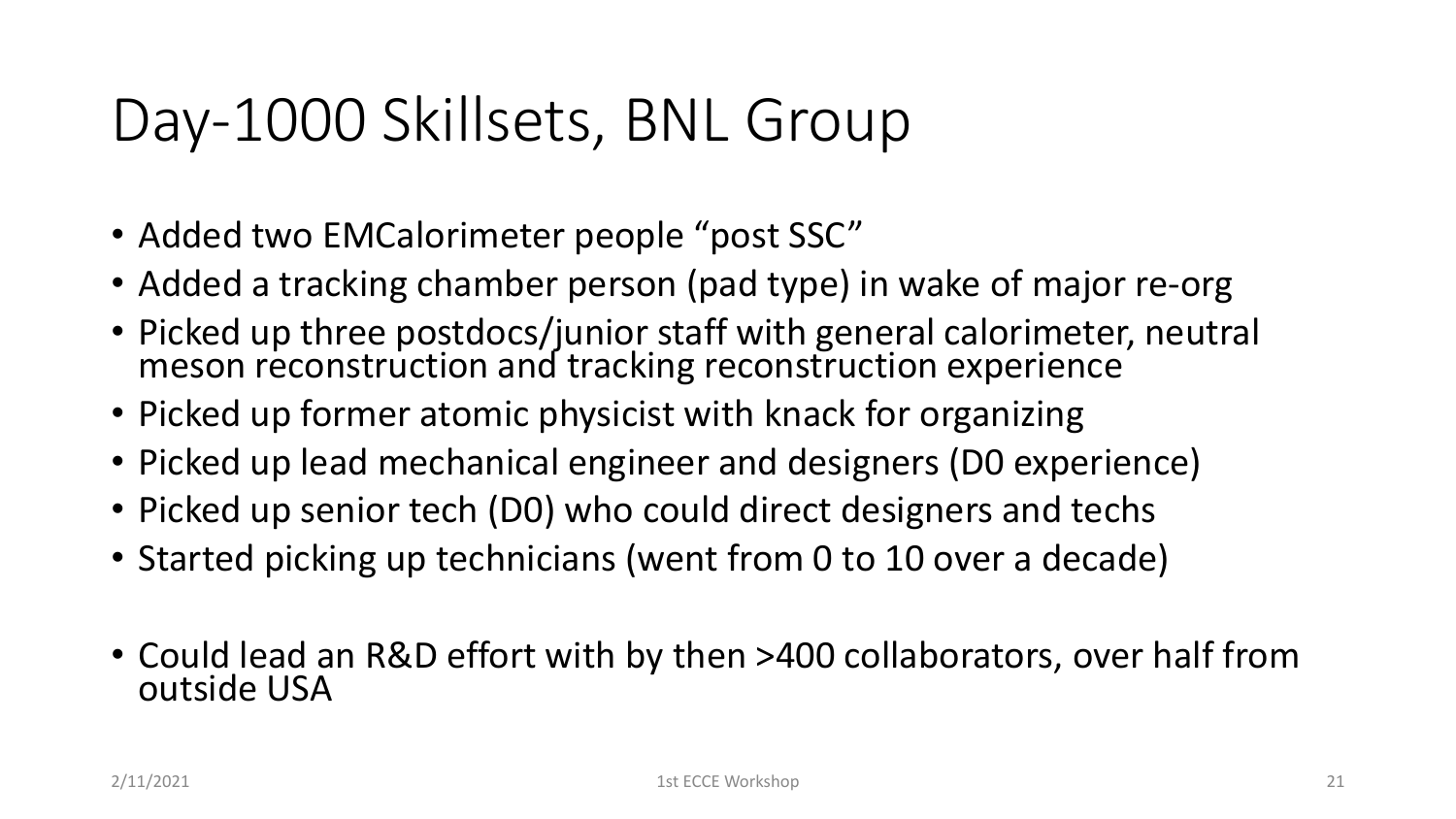#### Day-2000 Skillsets, BNL Group

- Added three scientists with DAQ experience from AGS HEP program
- Added computer scientist for online controls
- Added mid-career electrical and electronics engineers
- Added postdoc/junior staff with online computing experience and another with DAQ experience, both from CERN program
- Developed links with large group in Instrumentation to handle timing system, TPC readout electronics, and general electronics control
- Could host very-early-days operations in 1008 Control room first chain test of electronics
- Could direct design room efforts, 1008 installation, 1008 rack room build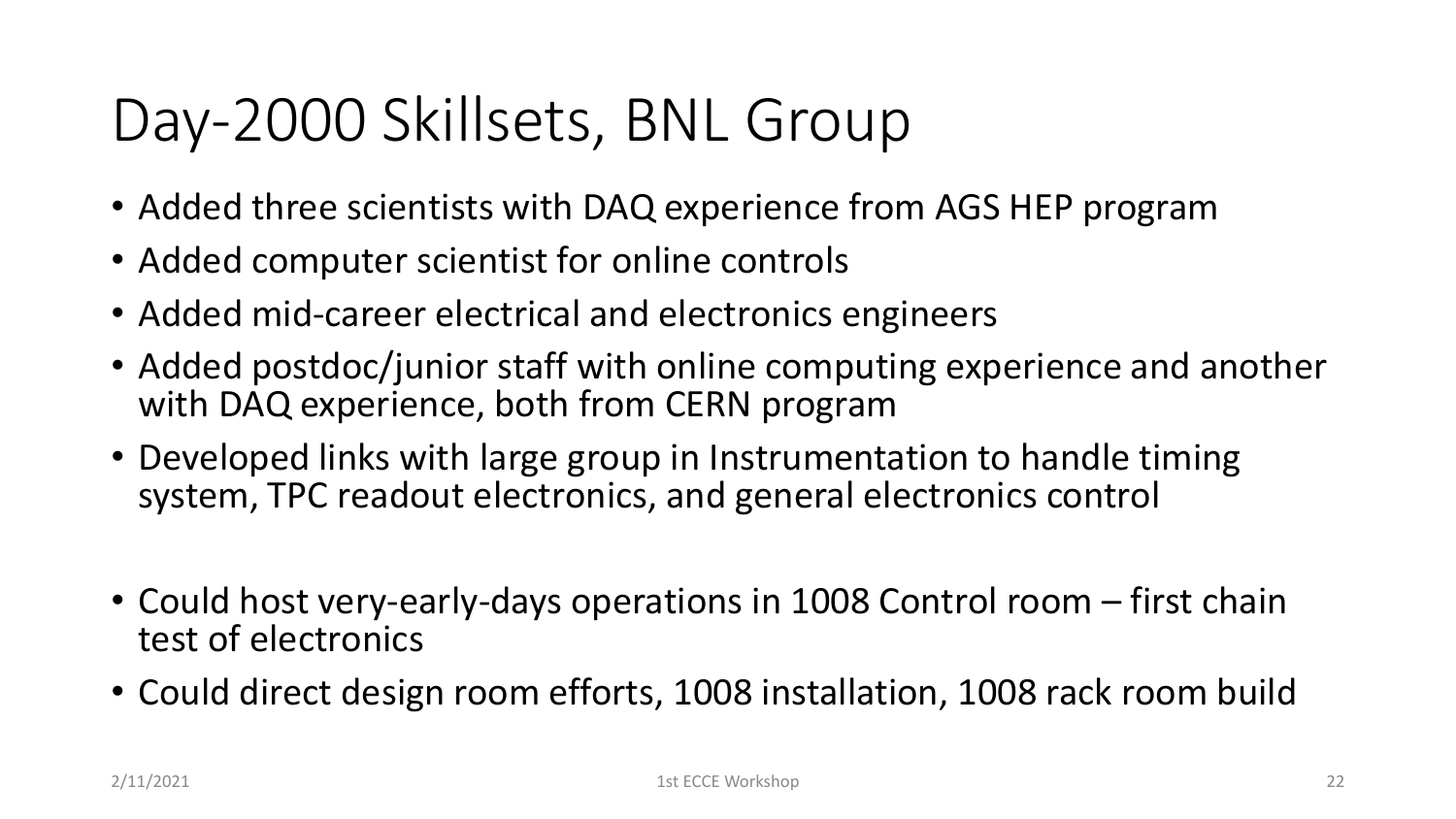# Day-3000 Skillsets, BNL Group

- Added postdocs/junior staff for offline computing
- Added junior staff for online computing, data reconstruction at RCF, counting house operations, database construction/operation
- Co-Headed simulations and analysis data-challenges
- Lead all detector chain tests and initial DAQ commissioning
- Guided many nervous junior colleagues in bringing their detectors online for the first time
- Office staff went from one to two to handle visitor influx
- Physics analysis 'interest areas' were becoming established
- By this time a regular cycle of talks on physics and detector plans/progress was established

2/11/2021 23 23